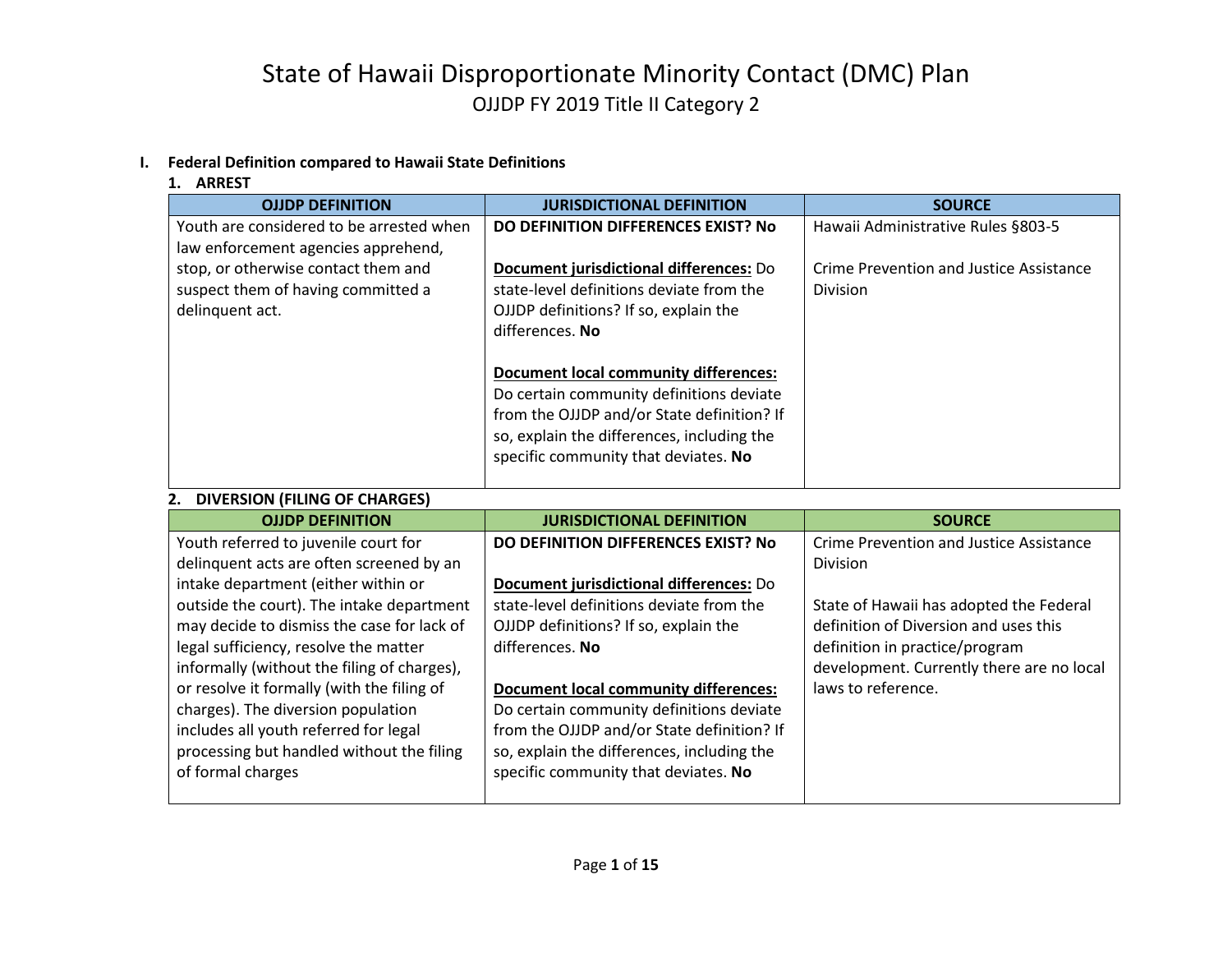### **3. PRE-TRIAL DETENTION (SECURE AND NONSECURE)**

| <b>OJJDP DEFINITION</b>                          | <b>JURISDICTIONAL DEFINITION</b>             | <b>SOURCE</b>                       |
|--------------------------------------------------|----------------------------------------------|-------------------------------------|
| Detention refers to youth held in secure         | <b>DO DEFINITION DIFFERENCES EXIST? YES</b>  | Hawaii Administrative Rules §571-2  |
| detention facilities at some point during        |                                              | Hawaii Administrative Rules §571-13 |
| court processing of delinquency cases (i.e.,     | Document jurisdictional differences: Do      |                                     |
| prior to disposition). The detention             | state-level definitions deviate from the     |                                     |
| population may also include youth held in        | OJJDP definitions? If so, explain the        |                                     |
| secure detention to await placement              | differences. OJJDP Definition and Hawaii     |                                     |
| following a court disposition. For the           | State definition are similar, exception      |                                     |
| purposes of DMC, detention may also              | being Hawaii State law prohibits youth       |                                     |
| include youth held in jails and lockups.         | from being held in adult jails               |                                     |
|                                                  |                                              |                                     |
|                                                  | <b>Document local community differences:</b> |                                     |
|                                                  | Do certain community definitions deviate     |                                     |
|                                                  | from the OJJDP and/or State definition? If   |                                     |
|                                                  | so, explain the differences, including the   |                                     |
|                                                  | specific community that deviates. Local      |                                     |
|                                                  | community definition is in line with         |                                     |
|                                                  | <b>Hawaii State definition</b>               |                                     |
| <b>SECURE CONFINEMENT (SECURE AND NONSECURE)</b> |                                              |                                     |
| AUDD DEFINITIAN                                  | <b>ILIDICOICTIONIAL DEFINITIONI</b>          | $C$ $C$ $D$ $C$ $C$                 |

| <b>OJJDP DEFINITION</b>                      | <b>JURISDICTIONAL DEFINITION</b>             | <b>SOURCE</b>                             |
|----------------------------------------------|----------------------------------------------|-------------------------------------------|
| Confined cases are those in which,           | DO DEFINITION DIFFERENCES EXIST? No          | Crime Prevention and Justice Assistance   |
| following a court deposition, youth are      |                                              | Division                                  |
| placed in secure residential or correctional | Document jurisdictional differences: Do      |                                           |
| facilities for delinquent offenses. The      | state-level definitions deviate from the     | State of Hawaii has adopted the Federal   |
| confinement population should not            | OJJDP definitions? If so, explain the        | definition of Secure Confinement and uses |
| include all youth placed in any form of out- | differences. No                              | this definition in practice/program       |
| of-home placement.                           |                                              | development. Currently there are no local |
|                                              | <b>Document local community differences:</b> | laws to reference.                        |
|                                              | Do certain community definitions deviate     |                                           |
|                                              | from the OJJDP and/or State definition? If   |                                           |
|                                              | so, explain the differences, including the   |                                           |
|                                              | specific community that deviates. No         |                                           |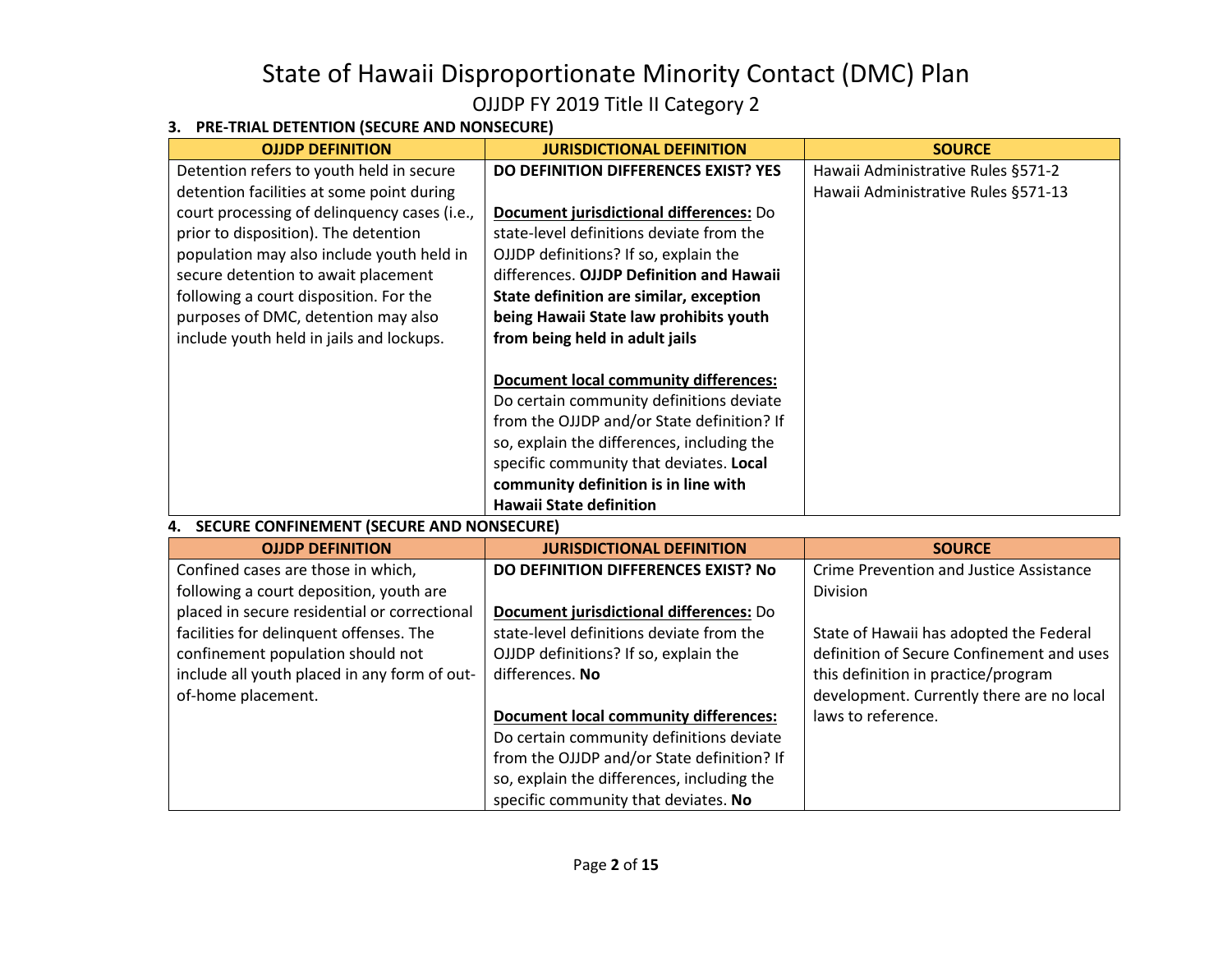#### **5. TRANSFER TO ADULT COURT**

| $11071331$ LIV TV ADVLI C                    |                                            |                                              |
|----------------------------------------------|--------------------------------------------|----------------------------------------------|
| <b>OJJDP DEFINITION</b>                      | <b>JURISDICTIONAL DEFINITION</b>           | <b>SOURCE</b>                                |
| Waived cases are those in which a youth is   | DO DEFINITION DIFFERENCES EXIST? Yes       | Hawaii Administrative Rules §571-            |
| transferred to criminal court as a result of |                                            | 22 Waiver of jurisdiction; transfer to other |
| a judicial finding in juvenile court.        | Document jurisdictional differences: Do    | courts                                       |
| Juveniles may be transferred to criminal     | state-level definitions deviate from the   |                                              |
| court through a variety of other methods,    | OJJDP definitions? If so, explain the      |                                              |
| but most of these methods are difficult or   | differences. Yes                           |                                              |
| impossible to track from within the          |                                            |                                              |
| juvenile justice system, including           | <b>Hawaii State definition:</b>            |                                              |
| prosecutor discretion or concurrent          | (a) The court may waive jurisdiction and   |                                              |
| jurisdiction, legislative exclusion, and a   | order a minor or adult held for criminal   |                                              |
| variety of blended sentencing laws.          | proceedings after full investigation and   |                                              |
|                                              | hearing where the person during the        |                                              |
|                                              | person's minority, but on or after the     |                                              |
|                                              | person's sixteenth birthday, is alleged to |                                              |
|                                              | have committed an act that would           |                                              |
|                                              | constitute a felony if committed by an     |                                              |
|                                              | adult, and the court finds that:           |                                              |
|                                              |                                            |                                              |
|                                              | (1) There is no evidence the person is     |                                              |
|                                              | committable to an institution for          |                                              |
|                                              | individuals with intellectual              |                                              |
|                                              | disabilities or the mentally ill;          |                                              |
|                                              | (2) The person is not treatable in any     |                                              |
|                                              | available institution or facility          |                                              |
|                                              | within the State designed for the          |                                              |
|                                              | care and treatment of children; or         |                                              |
|                                              | (3) The safety of the community            |                                              |
|                                              | requires that the person be                |                                              |
|                                              | subject to judicial restraint for a        |                                              |
|                                              | period extending beyond the                |                                              |
|                                              | person's minority.                         |                                              |
|                                              |                                            |                                              |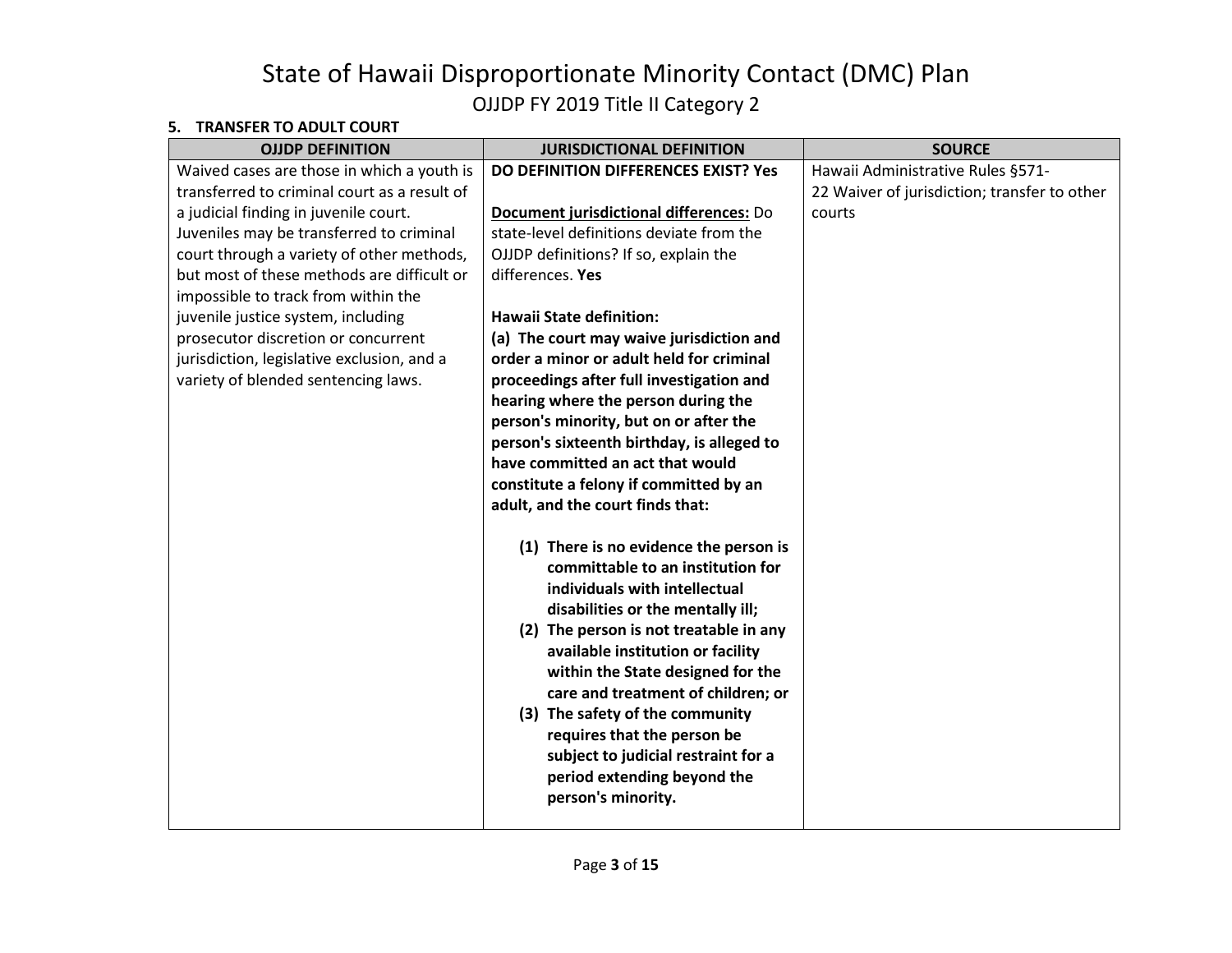| (b) The court may waive jurisdiction and<br>order a minor or adult held for criminal<br>proceedings if, after a full investigation<br>and hearing                                                                                                                                                         |  |
|-----------------------------------------------------------------------------------------------------------------------------------------------------------------------------------------------------------------------------------------------------------------------------------------------------------|--|
| <b>Document local community differences:</b><br>Do certain community definitions deviate<br>from the OJJDP and/or State definition? If<br>so, explain the differences, including the<br>specific community that deviates. Local<br>community definition is in line with<br><b>Hawaii State definition</b> |  |

#### **II. Data Preparation Worksheet (population data) – See below or attached excel spreadsheet**

| <b>HAWAII STATEWIDE DATA POINTS</b> |                                                       |              |              |                 |              |                                      |                 |                    |                   |              |
|-------------------------------------|-------------------------------------------------------|--------------|--------------|-----------------|--------------|--------------------------------------|-----------------|--------------------|-------------------|--------------|
| State of Hawaii 2017 Statewide      |                                                       |              |              |                 |              | <b>NATIVE</b><br><b>HAWN/PACIFIC</b> | <b>NATIVE</b>   |                    | <b>ALL</b>        |              |
|                                     |                                                       | <b>WHITE</b> | <b>BLACK</b> | <b>HISPANIC</b> | <b>ASIAN</b> | <b>ISLANDER</b>                      | <b>AMERICAN</b> | <b>MIXED/OTHER</b> | <b>MINORITIES</b> | <b>TOTAL</b> |
| Population                          | Population at risk (age 10 through 17)                | 23,889       | 3,683        | 19,308          | 81,748       | 16,515                               | 215             | 38,882             | 113,583           | 297,823      |
|                                     | % of the Total Population                             | 8.02%        | 1.24%        | 6.48%           | 27.40%       | 5.55%                                | 0.07%           | 13.06%             | 38.14%            |              |
|                                     |                                                       |              |              |                 |              |                                      |                 |                    |                   |              |
|                                     | <b>Number Arrested</b>                                | 1,792        | <b>260</b>   | 143             | 1,535        | 2,696                                | 10              | 1,172              | 5,816             | 13,424       |
| 1. Arrest                           | Percent of all arrest committed, by race              | 13.30%       | 1.90%        | 1.10%           | 11.40%       | 20.10%                               | 0.07%           | 8.73%              | 43.30%            | 4.51%        |
|                                     | Percent of total arrests compared in race             | 7.50%        | 7.06%        | 0.74%           | 1.88%        | 16.32%                               | 4.65%           | 3.01%              | 5.12%             |              |
|                                     | <b>Number Diverted</b>                                | 292          | 52           | 40              | 242          | 1,467                                | 10              | 356                | 2,167             | 4,626        |
| 2. Diversion                        | Percent of all Diversions, by race                    | 6.30%        | 1.12%        | 0.90%           | 5.23%        | 31.70%                               | 0.22%           | 7.70%              | 46.80%            | 1.55%        |
|                                     | Percent of total diversions compared in race          | 1.22%        | 1.41%        | 0.21%           | 0.30%        | 8.98%                                | 4.65%           | 0.92%              | 1.91%             |              |
|                                     | <b>Number Detained</b>                                | 16           |              |                 | 32           | 309                                  |                 | 48                 | 402               | 820          |
| <b>3. Pretrial Detention</b>        | Percent of all Detained, by race                      | 2.00%        | 1.00%        | 0.61%           | 3.90%        | 37.70%                               | 0.00%           | 5.90%              | 49%               | 0.28%        |
|                                     | Percent of total pretrial detention compared in race  | 0.07%        | 0.22%        | 0.03%           | 0.04%        | 1.87%                                | 0.00%           | 0.12%              | 0.35%             | 0.28%        |
|                                     | Number Confined                                       |              |              |                 |              | 34                                   |                 |                    | 42                | 87           |
| 4. Secure Confinement               | Percent of all Confined, by race                      | 3.40%        | 2.30%        | 0.00%           | 0.00%        | 39.10%                               | 0.00%           | 6.90%              | 48.30%            | 0.03%        |
|                                     | Percent of total secure confinements compared in race | 0.01%        | 0.05%        | 0.00%           | 0.00%        | 0.21%                                | 0.00%           | 0.02%              | 0.04%             |              |
|                                     | <b>Number Transferred</b>                             |              |              |                 |              |                                      |                 |                    |                   | 10           |
| 5. Transfer to Adult Court          | Percent of all Transferred, by race                   | 0.00%        | 0.00%        | 0.00%           | 0.20%        | 0.00%                                | 0.00%           | 0.30%              | 0.50%             | 0.00%        |
|                                     | Percent of total transfers compared in race           | 0.00%        | 0.00%        | 0.00%           | 0.00%        | 0.00%                                | 0.00%           | 0.00%              | 0.00%             |              |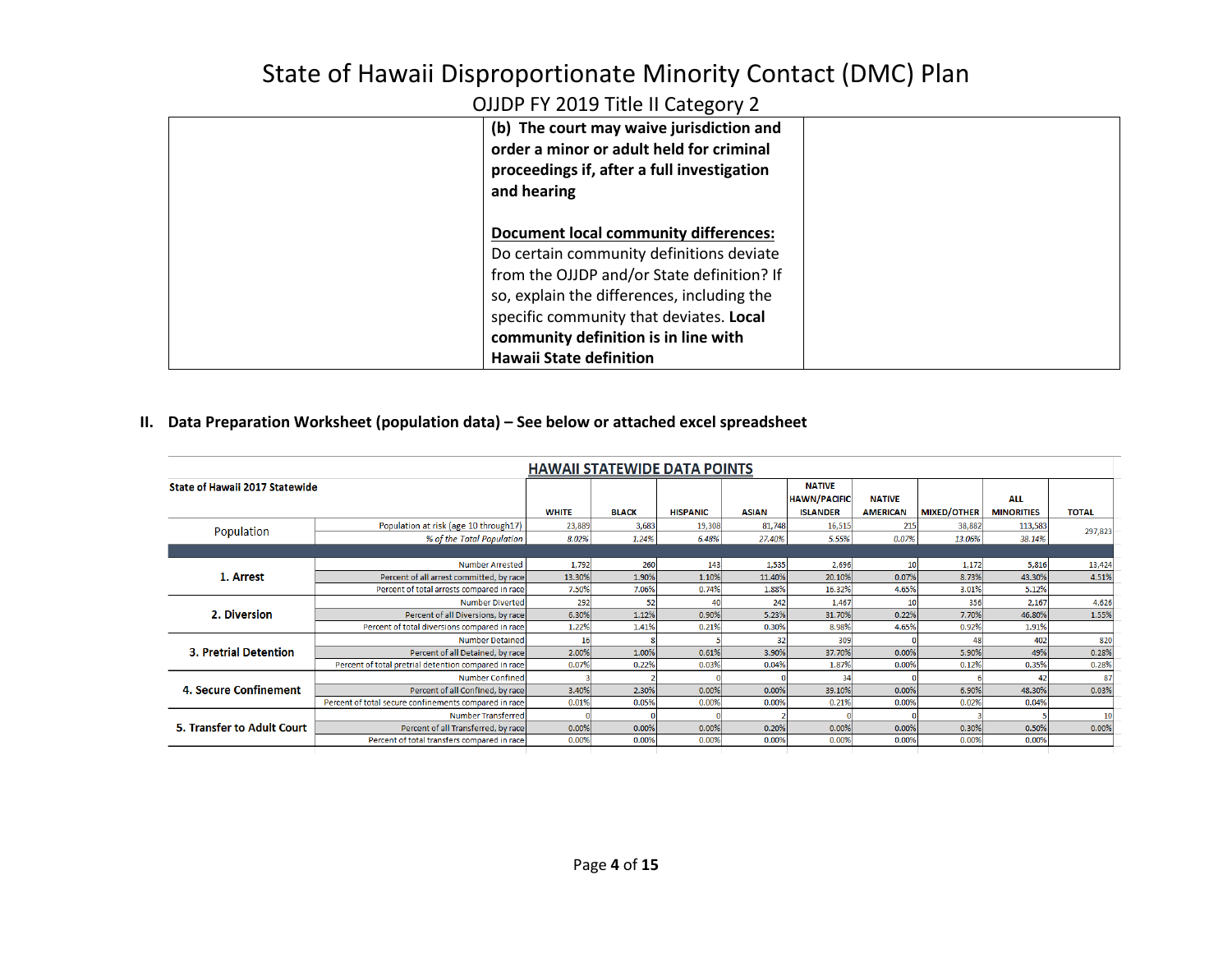| <b>Display Options:</b> | Count C Row % Column %         |
|-------------------------|--------------------------------|
| <b>Selecting:</b>       |                                |
| Year                    | 2017                           |
| Age                     | 10, 11, 12, 13, 14, 15, 16, 17 |
|                         |                                |

#### Hawaii: Ethnicity by Race Population Estimates

|                     |                         |                    |                   | Search:           |                    |
|---------------------|-------------------------|--------------------|-------------------|-------------------|--------------------|
| Count               | White $\Leftrightarrow$ | Black $\triangleq$ | American Indian ≑ | Asian $\triangle$ | Total $\triangleq$ |
| <b>Non Hispanic</b> | 23,889                  | 3,683              | 215               | 81,748            | 109,535            |
| <b>Hispanic</b>     | 7,047                   | 769                | 212               | 11,280            | 19,308             |
| <b>Total</b>        | 30,936                  | 4,452              | 427               | 93,028            | 128,843            |

Suggested Citation: Puzzanchera, C., Sladky, A. and Kang, W. (2018). "Easy Access to Juvenile Populations: 1990-2017." Online. Available: https://www.ojjdp.gov/ojstatbb/ezapop/

### Easy Access to the Census of Juveniles in Residential Placement: 1997-2015

#### Go back to previous page

#### Offense Profile by Race/Ethnicity for United States, 2015

| <b>Most serious offense</b> | <b>Total</b> | <b>White</b> | <b>Black</b> | <b>Hispanic</b> | American<br>Indian | Asian | Other |
|-----------------------------|--------------|--------------|--------------|-----------------|--------------------|-------|-------|
| <b>Total</b>                | 48,043       | 15,024       | 20,136       | 10,545          | 839                | 402   | 1,097 |
| Delinquency                 | 45,715       | 13,917       | 19,418       | 10.224          | 767                | 388   | 1,001 |
| Person                      | 18,119       | 5,205        | 8.138        | 3,885           | 264                | 173   | 454   |
| Violent Crime Index*        | 12,827       | 3.376        | 6.060        | 2.824           | 159                | 121   | 287   |
| Other Person                | 5.292        | 1,829        | 2.078        | 1.061           | 105                | 52    | 167   |
| <b>Property</b>             | 10,412       | 3,051        | 4,723        | 2,127           | 195                | 79    | 237   |
| Property Crime Index**      | 8,705        | 2,467        | 4,066        | 1,742           | 161                | 68    | 201   |
| <b>Other Property</b>       | 1.707        | 584          | 657          | 385             | 34                 | 11    | 36    |
| Drug                        | 2,607        | 1,090        | 704          | 689             | 53                 | 27    | 44    |
| <b>Public order</b>         | 6,020        | 1,847        | 2,612        | 1.303           | 101                | 46    | 111   |
| <b>Technical violation</b>  | 8,557        | 2.724        | 3.241        | 2.220           | 154                | 63    | 155   |
| <b>Status offense</b>       | 2,328        | 1.107        | 718          | 321             | 72                 | 14    | 96    |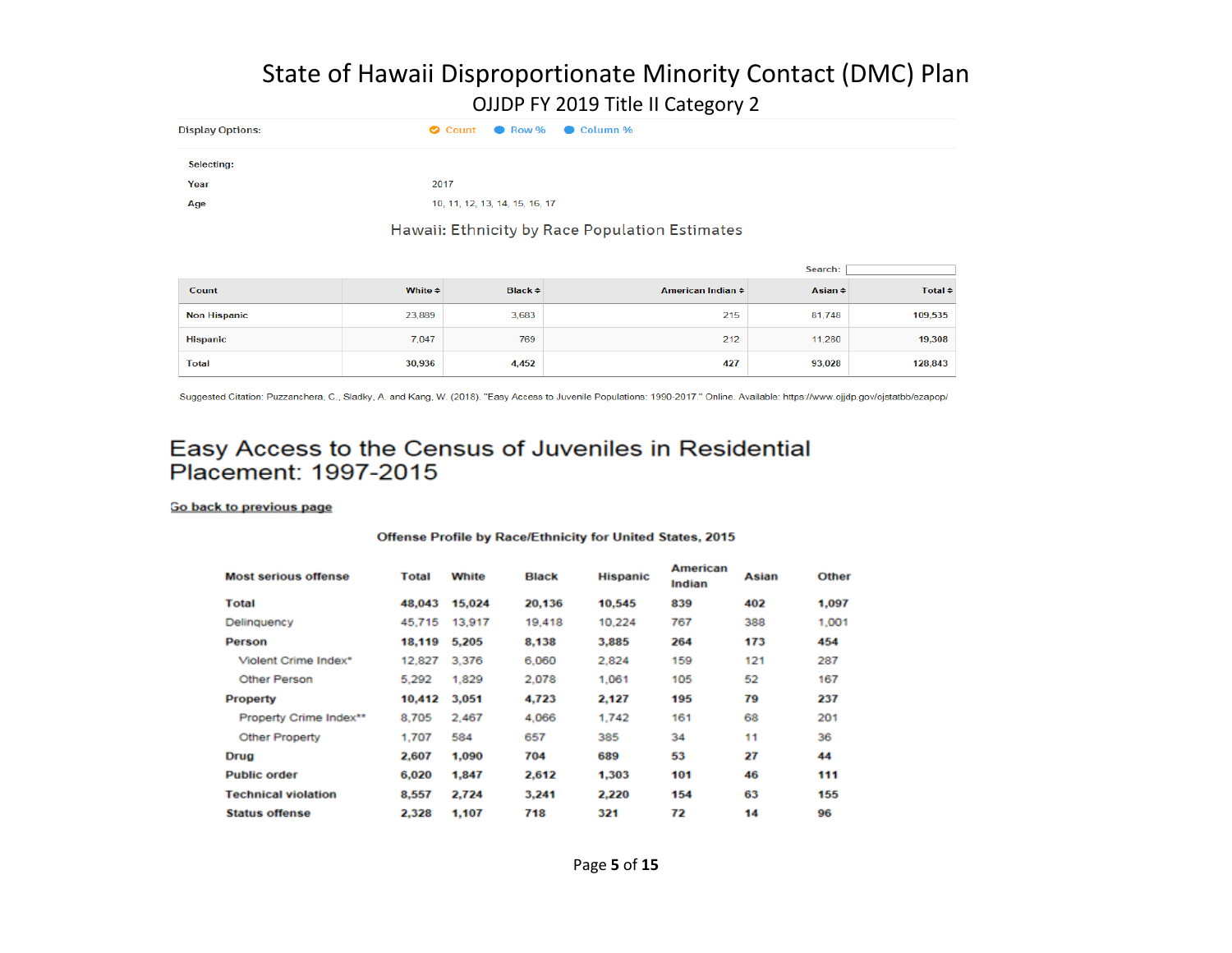#### **III. DMC Action Plan Worksheet**

Hawaii Statewide

#### **Identification & Assessment**

| <b>Contact</b><br>Point     | <b>Percentage of Population</b>                                                                                                                                                                                                                                                                                                                                                                                                      | <b>Problem Statement</b>                                                                                                                                                                                                                                                                                                                                                                                                                                                                                                                                                                                                                                                                                                                                                                                                                                                                                                                                                                                                                                                                                                                                                                                                                                                                                                                                                                                                                                                                                                                                                                                                                                                                                                                                                    |
|-----------------------------|--------------------------------------------------------------------------------------------------------------------------------------------------------------------------------------------------------------------------------------------------------------------------------------------------------------------------------------------------------------------------------------------------------------------------------------|-----------------------------------------------------------------------------------------------------------------------------------------------------------------------------------------------------------------------------------------------------------------------------------------------------------------------------------------------------------------------------------------------------------------------------------------------------------------------------------------------------------------------------------------------------------------------------------------------------------------------------------------------------------------------------------------------------------------------------------------------------------------------------------------------------------------------------------------------------------------------------------------------------------------------------------------------------------------------------------------------------------------------------------------------------------------------------------------------------------------------------------------------------------------------------------------------------------------------------------------------------------------------------------------------------------------------------------------------------------------------------------------------------------------------------------------------------------------------------------------------------------------------------------------------------------------------------------------------------------------------------------------------------------------------------------------------------------------------------------------------------------------------------|
| <b>ARREST</b><br>$\ddot{ }$ | % of Hawaii Youth Population<br>comprised of this race:<br><b>White 8.02%</b><br><b>Black 1.24%</b><br>Hispanic 6.48%<br>Asian 27.40%<br>Native American 0.07%<br>Native Hawn/Pacific Islander 5.55%<br>Mixed/Other 13.06%<br>% of Total Arrest were comprised of<br>these races:<br>White 13%<br><b>Black 1.9%</b><br>Hispanic 1%<br>Asian 11.4%<br>Native American .07%<br>Native Hawn/Pacific Islander 20.1%<br>Mixed/Other 8.73% | The population of youth in the State of Hawaii totaled 297,823 in 2017. Of the<br>total population, the ethnicities were broken down to 81,748 Asian, 38,882<br>Mixed/Other, 23,889 White, 19,308 Hispanic, 16,515 Native Hawaiian/ Pacific<br>Islander, 3,683 Black, and 215 Native American. This means that in 2017 Hawaii<br>Youth was 27.40% Asian, 13.6% Mixed, 8.02% White, 6.48% Hispanic, 5.55%<br>Native Hawaiian/Pacific Islander, 1.24% Black, and 0.07% Native American<br>In 2017 there were a total of 13,424 youth arrested, of the total population of<br>297,823, youth arrests represent 4.51%. Native Hawaiian/Pacific Islander<br>represent 5.55% of the population. A closer look at the 4.51% of youth arrested,<br>Native Hawaiian/Pacific Islander youth who have been arrested sits at 20.1%.<br>Youth who are of White ancestry represent 8.02% of the population, they make<br>up 13% of youth arrested in Hawaii.<br>In the state of Hawaii, youth with Asian ancestry is comprised of the largest<br>population amongst the various races. Hawaiian/Pacific Islander youth are being<br>arrested at a higher percentage compared to the Asian population and other<br>races, followed those who's race is White.<br>The data clearly shows racial and ethnic disparities however more information is<br>needed to further examine why it exists. An in-depth look at geographic areas,<br>economic status, access to resources, and data collection amongst community<br>partners are essential components to addressing these disparities. Community<br>needs assessments, examination of relevant data, collaboration, and on-going<br>training for those who provide direct service will support efforts in lowering<br>these disparities. |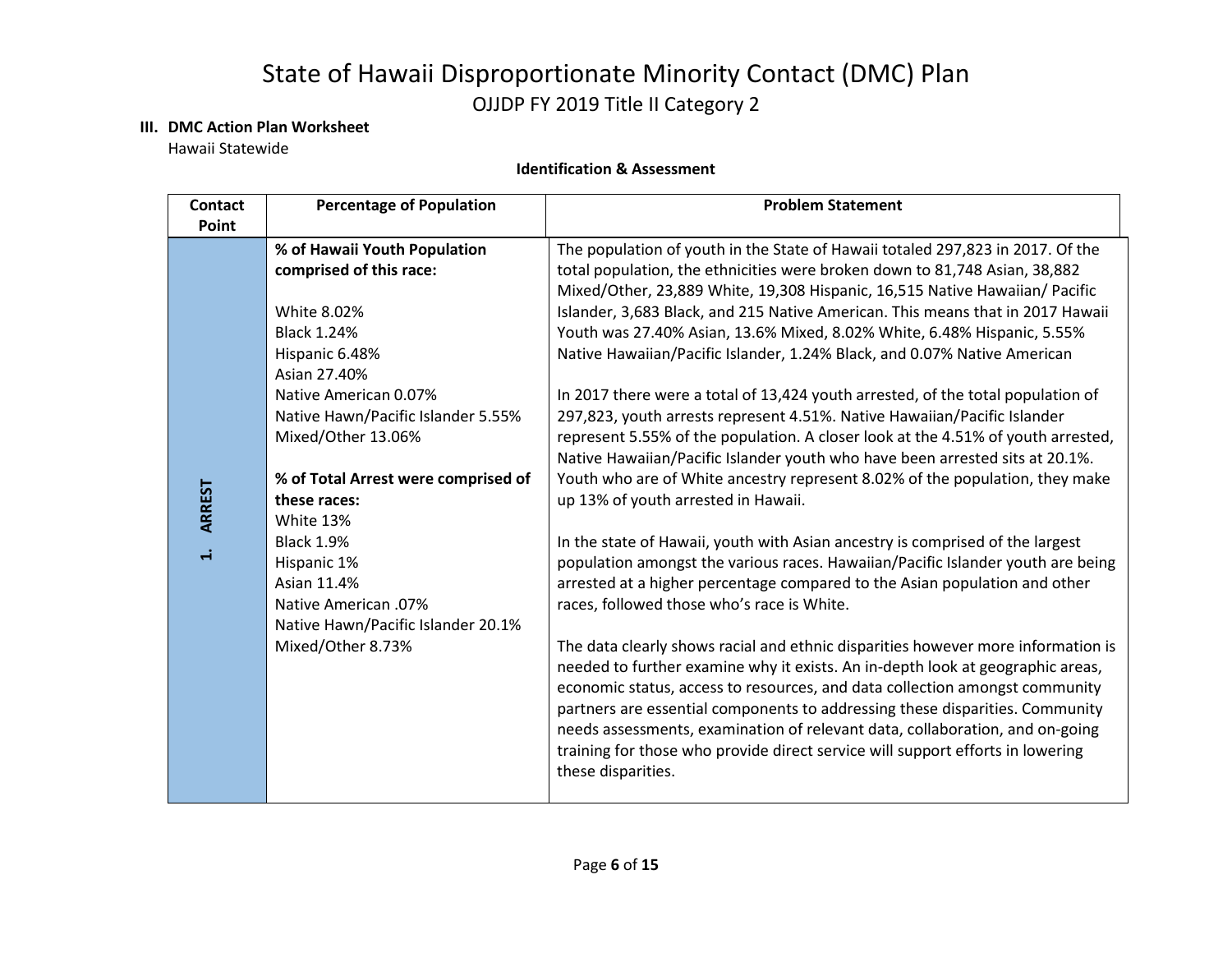| <b>Contact</b>   | <b>Percentage of Population</b>                                                                 | <b>Problem Statement</b>                                                                                                                                                                                                                                                                                                                                                                                                                                                                                                                                                                                                                                                                                      |
|------------------|-------------------------------------------------------------------------------------------------|---------------------------------------------------------------------------------------------------------------------------------------------------------------------------------------------------------------------------------------------------------------------------------------------------------------------------------------------------------------------------------------------------------------------------------------------------------------------------------------------------------------------------------------------------------------------------------------------------------------------------------------------------------------------------------------------------------------|
| Point            |                                                                                                 |                                                                                                                                                                                                                                                                                                                                                                                                                                                                                                                                                                                                                                                                                                               |
|                  | % of Hawaii Youth Population<br>comprised of this race:<br>White 8.02%                          | The total population of youth in the State of Hawaii totaled 297,823 in 2017.<br>Of the total population, the ethnicities were broken down to 81,748 Asian,<br>38,882 Mixed/Other, 23,889 White, 19,308 Hispanic, 16,515 Native Hawaiian/<br>Pacific Islander, 3,683 Black, and 215 Native American. This means that in 2017                                                                                                                                                                                                                                                                                                                                                                                  |
|                  | <b>Black 1.24%</b><br>Hispanic 6.48%<br>Asian 27.40%<br>Native American 0.07%                   | Hawaii Youth was 27.40% Asian, 13.6% Mixed, 8.02% White, 6.48% Hispanic,<br>5.55% Native Hawaiian/Pacific Islander, 1.24% Black, and 0.07% Native<br>American                                                                                                                                                                                                                                                                                                                                                                                                                                                                                                                                                 |
|                  | Native Hawn/Pacific Islander 5.55%<br>Mixed/Other 13.06%<br>% of Total Diversion were comprised | In 2017 there were a total of 4,626 youth diverted, of the total population of<br>297,823, youth diverted represent 1.55%. A closer look at the 1.55% of youth<br>show that Native Hawaiian/Pacific Islander youth who have been diverted sits<br>at 31.70%. Youth who are White represent 8.02% of the population, they make                                                                                                                                                                                                                                                                                                                                                                                 |
| <b>DIVERSION</b> | of these races:<br>White 6.30%<br><b>Black 1.12%</b><br>Hispanic 0.90%<br><b>Asian 5.23%</b>    | up 6.30% of youth diverted in Hawaii.<br>In the state of Hawaii, youth are being diverted at a higher percentage<br>compared to all other races, followed by youth who are White.                                                                                                                                                                                                                                                                                                                                                                                                                                                                                                                             |
| $\mathbf{a}$     | Native American 0.22%<br>Native Hawn/Pacific Islander 31.70%<br>Mixed/Other 7.70%               | Ho'opono Mamo is a diversion program in Hawaii that allows youth in contact<br>with police to participate in a process that involves an Assessment Center,<br>healing and forgiveness, program referrals, and community engagement. A<br>major significance of the diversion program is that status offenders will no<br>longer have an arrest record and will be treated as such. This contract which<br>was initially implemented by the City and County of Honolulu, Department of<br>Community Services is now being executed by Child and Family Services, a<br>private-nonprofit agency. The targeted population remains in the Police<br>District 5 (Kahili to Moanaolua area) on the island of O'ahu. |
|                  |                                                                                                 | Expanding diversion programs to other geographic areas including neighbor<br>islands is a priority as the Hawai'i communities have seen success in programs<br>like Ho'opono Mamo.                                                                                                                                                                                                                                                                                                                                                                                                                                                                                                                            |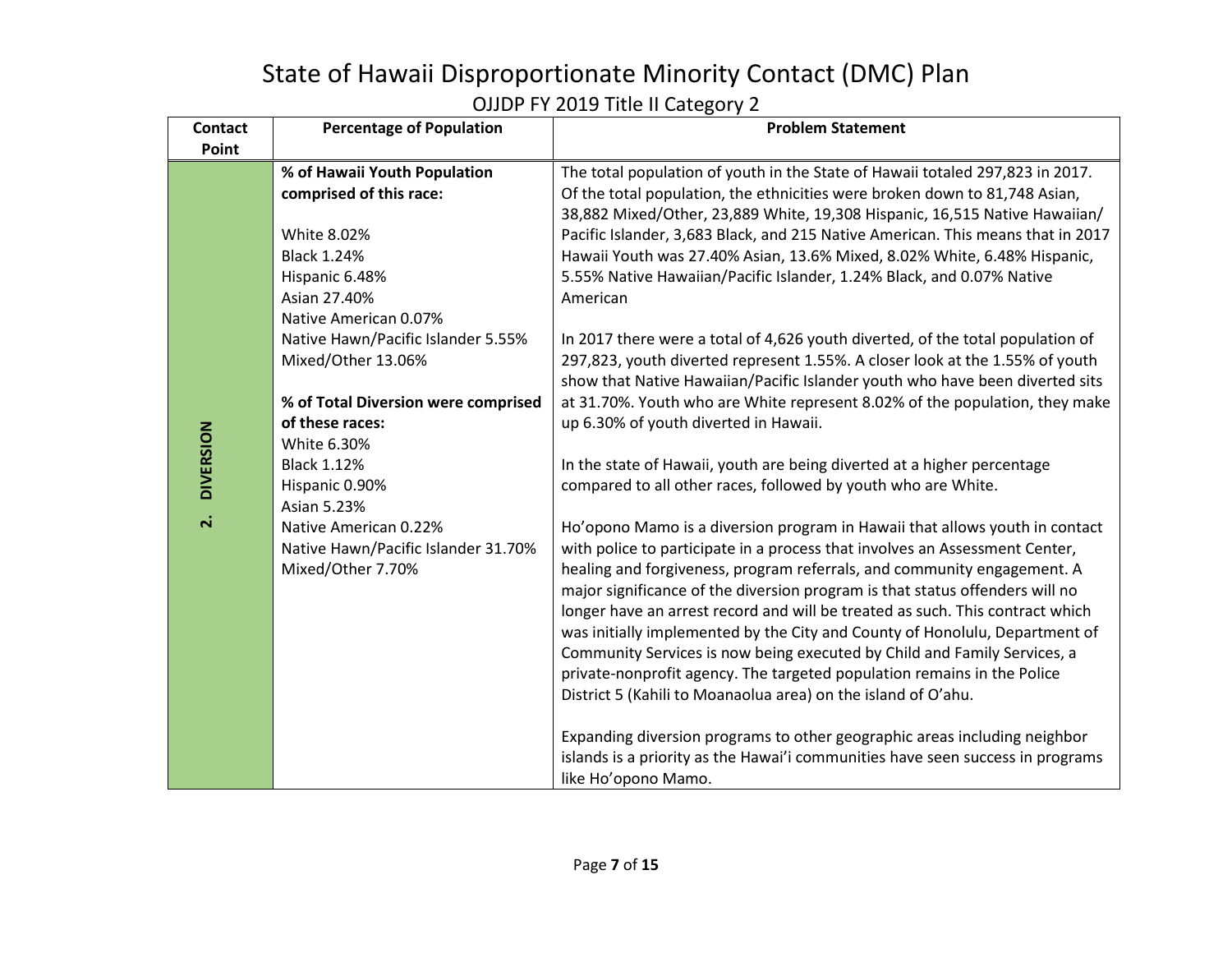| <b>Contact</b><br>Point | <b>Percentage of Population</b>     | <b>Problem Statement</b>                                                                                                                                 |  |  |  |  |
|-------------------------|-------------------------------------|----------------------------------------------------------------------------------------------------------------------------------------------------------|--|--|--|--|
|                         |                                     |                                                                                                                                                          |  |  |  |  |
|                         | % of Hawaii Youth Population        | The total population of youth in the State of Hawaii totaled 297,823 in 2017.                                                                            |  |  |  |  |
|                         | comprised of this race:             | Of the total population, the ethnicities were broken down to 81,748 Asian,<br>38,882 Mixed/Other, 23,889 White, 19,308 Hispanic, 16,515 Native Hawaiian/ |  |  |  |  |
|                         |                                     |                                                                                                                                                          |  |  |  |  |
|                         | White 8.02%                         | Pacific Islander, 3,683 Black, and 215 Native American. This means that in 2017                                                                          |  |  |  |  |
| PRETRIAL DETENTION      | <b>Black 1.24%</b>                  | Hawaii Youth was 27.40% Asian, 13.6% Mixed, 8.02% White, 6.48% Hispanic,                                                                                 |  |  |  |  |
|                         | Hispanic 6.48%                      | 5.55% Native Hawaiian/Pacific Islander, 1.24% Black, and 0.07% Native                                                                                    |  |  |  |  |
|                         | Asian 27.40%                        | American                                                                                                                                                 |  |  |  |  |
|                         | Native American 0.07%               |                                                                                                                                                          |  |  |  |  |
|                         | Native Hawn/Pacific Islander 5.55%  | In 2017 there were a total of 820 youth who were placed in pre-trail detention,                                                                          |  |  |  |  |
|                         | Mixed/Other 13.06%                  | of the total population of 297,823, youth placed in pre-trail detention                                                                                  |  |  |  |  |
|                         |                                     | represent 0.28%. Native Hawaiian/Pacific Islander represent 5.55% of the                                                                                 |  |  |  |  |
|                         | % of Total Pretrial Detention were  | population. A closer look at the 0.28% of youth show that Native                                                                                         |  |  |  |  |
|                         | comprised of these races:           | Hawaiian/Pacific Islander youth who have been placed in pre-trail detention                                                                              |  |  |  |  |
|                         |                                     | amounts to 37.70%. Compared to other races, Native Hawaiian/Pacific Islander                                                                             |  |  |  |  |
| $\ddot{\mathsf{n}}$     | White 2%                            | youth show a towering racial and ethnic disparity when being placed in                                                                                   |  |  |  |  |
|                         | Black 1%                            | detention.                                                                                                                                               |  |  |  |  |
|                         | Hispanic 0.61%                      |                                                                                                                                                          |  |  |  |  |
|                         | Asian 3.90 %                        |                                                                                                                                                          |  |  |  |  |
|                         | Native American 0.0%                |                                                                                                                                                          |  |  |  |  |
|                         | Native Hawn/Pacific Islander 37.70% |                                                                                                                                                          |  |  |  |  |
|                         | Mixed/Other 5.90%                   |                                                                                                                                                          |  |  |  |  |
|                         |                                     |                                                                                                                                                          |  |  |  |  |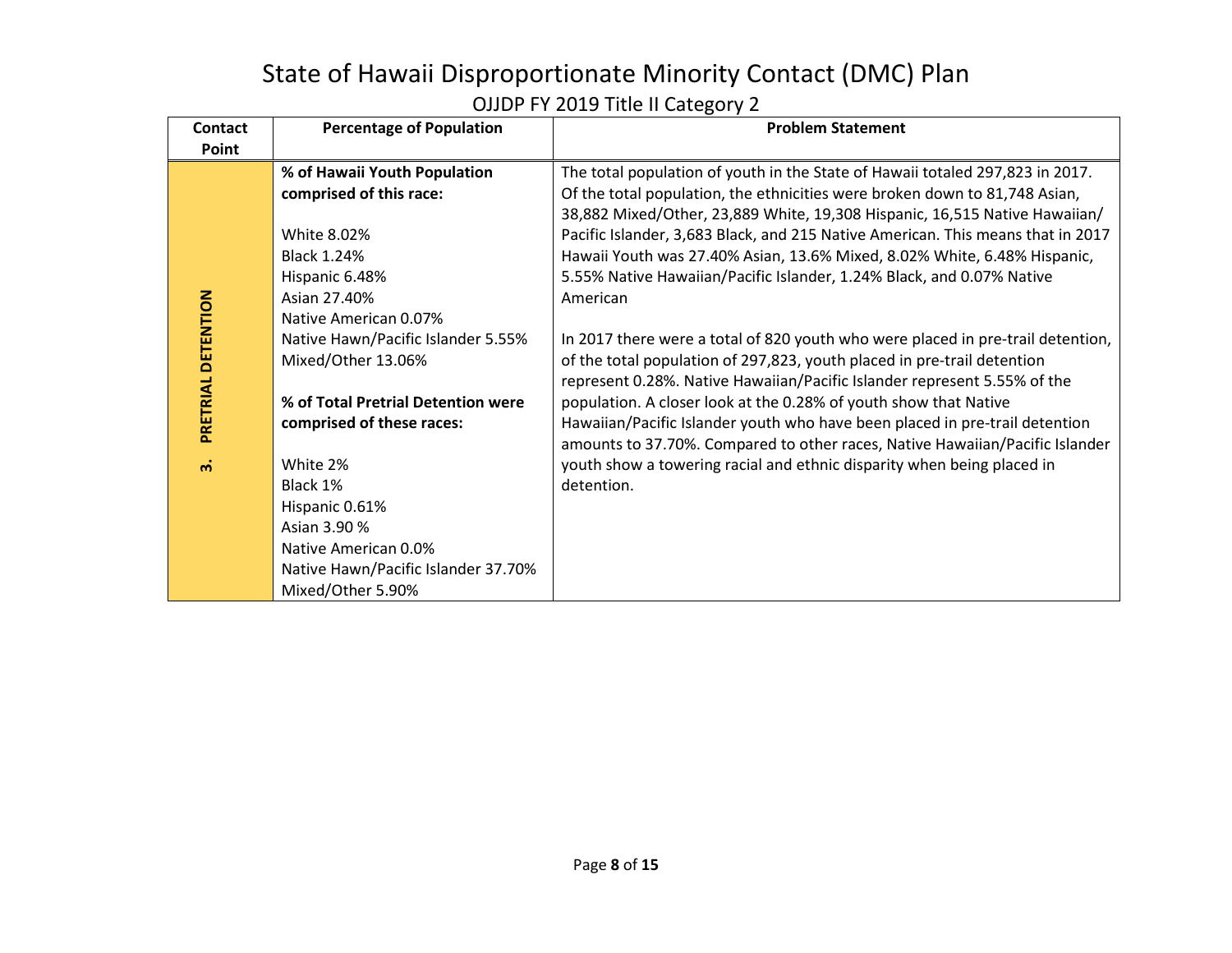| <b>Contact</b>          | <b>Percentage of Population</b>     | <b>Problem Statement</b>                                                        |  |  |  |  |
|-------------------------|-------------------------------------|---------------------------------------------------------------------------------|--|--|--|--|
| Point                   |                                     |                                                                                 |  |  |  |  |
|                         | % of Hawaii Youth Population        | The total population of youth in the State of Hawaii totaled 297,823 in 2017.   |  |  |  |  |
|                         | comprised of this race:             | Of the total population, the ethnicities were broken down to 81,748 Asian,      |  |  |  |  |
|                         |                                     | 38,882 Mixed/Other, 23,889 White, 19,308 Hispanic, 16,515 Native Hawaiian/      |  |  |  |  |
|                         | White 8.02%                         | Pacific Islander, 3,683 Black, and 215 Native American. This means that in 2017 |  |  |  |  |
|                         | <b>Black 1.24%</b>                  | Hawaii Youth was 27.40% Asian, 13.6% Mixed, 8.02% White, 6.48% Hispanic,        |  |  |  |  |
| DISPOSITION COMMITMENTS | Hispanic 6.48%                      | 5.55% Native Hawaiian/Pacific Islander, 1.24% Black, and 0.07% Native           |  |  |  |  |
|                         | Asian 27.40%                        | American                                                                        |  |  |  |  |
|                         | Native American 0.07%               |                                                                                 |  |  |  |  |
|                         | Native Hawn/Pacific Islander 5.55%  | There was a total of 87 youth who were placed in secure confinement             |  |  |  |  |
|                         | Mixed/Other 13.06%                  | following a court disposition. Of the total population of 297,823, youth placed |  |  |  |  |
|                         |                                     | in secure confinement represent 0.03%. Native Hawaiian/Pacific Islander         |  |  |  |  |
|                         | % of Total Disposition Commitments  | represent 5.55% of the population. Zooming in on the 0.03% of youth in secure   |  |  |  |  |
|                         | were comprised of these races:      | confinement, similarly to other contact points, data shows that Native          |  |  |  |  |
|                         |                                     | Hawaiian/Pacific Islander youth total 39.10%. Compared to other races, Native   |  |  |  |  |
|                         | White 3.40%                         | Hawaiian/Pacific Islander youth show a substantial jump in racial and ethnic    |  |  |  |  |
|                         | <b>Black 2.30%</b>                  | disparity when being placed in secure confinement.                              |  |  |  |  |
| ਚੰ                      | Hispanic 0.00%                      |                                                                                 |  |  |  |  |
|                         | Asian 0.00%                         |                                                                                 |  |  |  |  |
|                         | Native American 0.00%               |                                                                                 |  |  |  |  |
|                         | Native Hawn/Pacific Islander 39.10% |                                                                                 |  |  |  |  |
|                         | Mixed/Other 6.90%                   |                                                                                 |  |  |  |  |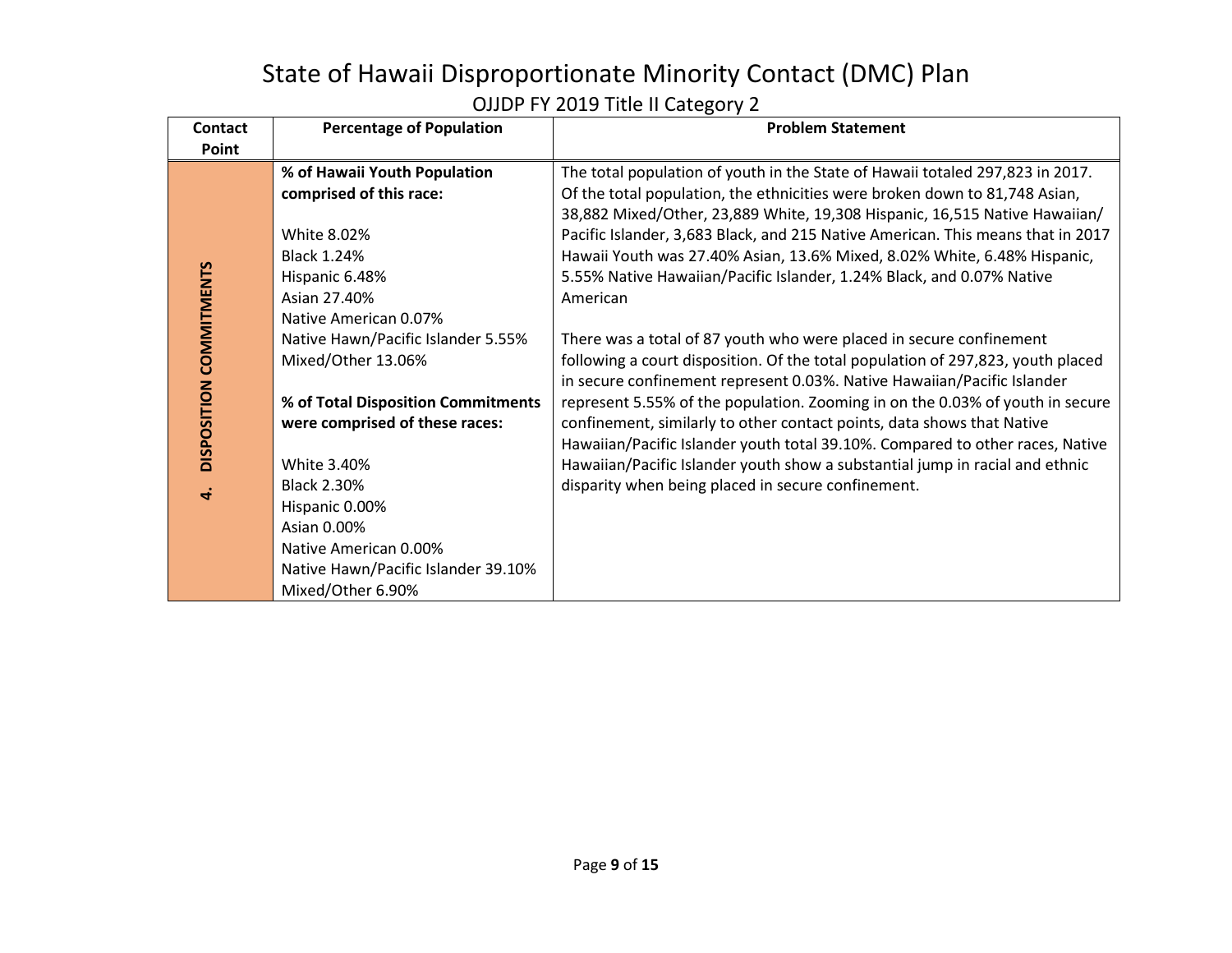| <b>Contact</b>        | <b>Percentage of Population</b> | <b>Problem Statement</b>                                                         |  |  |  |  |
|-----------------------|---------------------------------|----------------------------------------------------------------------------------|--|--|--|--|
| Point                 |                                 |                                                                                  |  |  |  |  |
|                       | % of Hawaii Youth Population    | The total population of youth in the State of Hawaii totaled 297,823 in 2017. Of |  |  |  |  |
|                       | comprised of this race:         | the total population, the ethnicities were broken down to 81,748 Asian, 38,882   |  |  |  |  |
|                       |                                 | Mixed/Other, 23,889 White, 19,308 Hispanic, 16,515 Native Hawaiian/ Pacific      |  |  |  |  |
|                       | <b>White 8.02%</b>              | Islander, 3,683 Black, and 215 Native American. This means that in 2017 Hawaii   |  |  |  |  |
|                       | <b>Black 1.24%</b>              | Youth was 27.40% Asian, 13.6% Mixed, 8.02% White, 6.48% Hispanic, 5.55%          |  |  |  |  |
|                       | Hispanic 6.48%                  | Native Hawaiian/Pacific Islander, 1.24% Black, and 0.07% Native American         |  |  |  |  |
|                       | Asian 27.40%                    |                                                                                  |  |  |  |  |
|                       | Native American 0.07%           | Hawaii youth who display a significant danger to themselves or the community     |  |  |  |  |
|                       | Native Hawn/Pacific Islander    | may need to be incarcerated, however as the data shows a small percentage of     |  |  |  |  |
|                       | 5.55%                           | youth are prosecuted in adult criminal courts. This contact point shows no       |  |  |  |  |
| <b>ADULT TRANSFER</b> | Mixed/Other 13.06%              | disparity, the goal is always to be at 0% with regards to Adult transfers.       |  |  |  |  |
|                       |                                 |                                                                                  |  |  |  |  |
|                       | % of Total Adult Transfer were  |                                                                                  |  |  |  |  |
|                       | comprised of these races:       |                                                                                  |  |  |  |  |
| ம்                    |                                 |                                                                                  |  |  |  |  |
|                       | White 0.00%                     |                                                                                  |  |  |  |  |
|                       | <b>Black 0.00%</b>              |                                                                                  |  |  |  |  |
|                       | Hispanic 0.00%                  |                                                                                  |  |  |  |  |
|                       | Asian 0.20%                     |                                                                                  |  |  |  |  |
|                       | Native American Native 0.00%    |                                                                                  |  |  |  |  |
|                       | Hawn/Pacific Islander 0.00%     |                                                                                  |  |  |  |  |
|                       | Mixed/Other 0.30%               |                                                                                  |  |  |  |  |

#### **IV. DMC Action Plan Questions**

**1. What do your DMC numbers tell you about your jurisdiction?** There is significant over-representation of minority youth in the juvenile justice system. Given the over-representation of Hawaiian youth in the juvenile justice system, specifically at the point of arrest and detention, it is imperative to re-direct or re-invest funds to implement research driven systems and outcome based strategies designed to reduce the high incidence of these youth entering the system.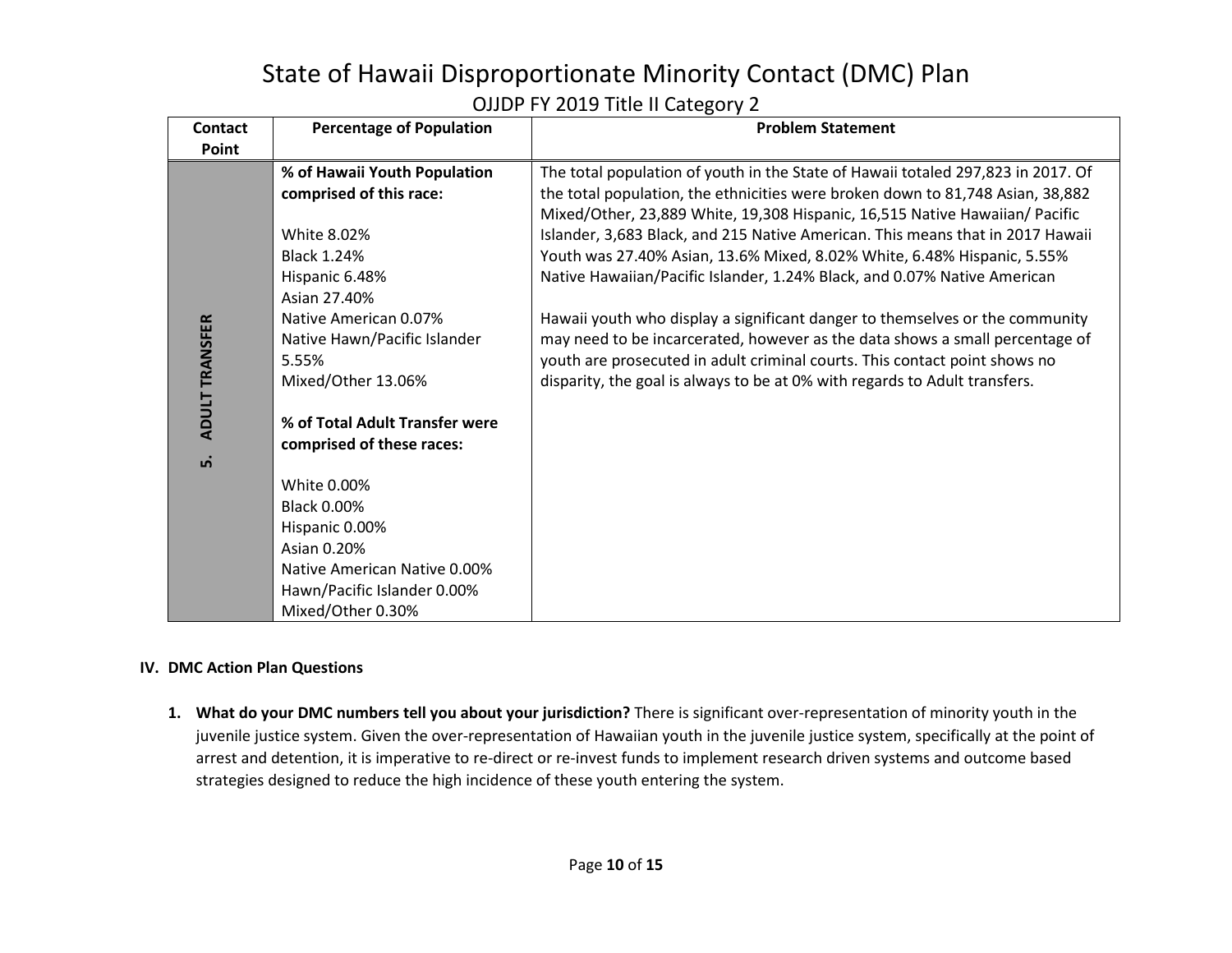- **2. What would success in DMC reduction look like for your state?** Despite the efforts in Hawaii to reduce DMC there has been little progress in identifying the root cause of these disparities. Past research and studies on DMC all point to over-representation of youth are Hawaiian/Pacific Islander. Adopting achievable and measurable outcomes would be a starting point in the success of reducing DMC in Hawaii. In addition, a statewide system which collects accurate data would contribute to the success of DMC reduction. Law enforcement especially at the Arrest point rely on self-identification and or a visual assessment of a youth's ethnicity which could contribute to an influx or undercount of data presented.
- **3. How much do you want to reduce DMC next year?** Any reduction of disparity at any contact point would be a significant achievement and positive shift in the right direction for the State of Hawaii.
- **4. Is that reasonable? If yes, why?** Yes, it's reasonable and can be achieved by reducing unnecessary entry and penetration into the juvenile justice system. More efforts and training can be made at the school level and points of contact in addressing youth who display undesired behaviors and redirect those behaviors to produce better, positive, more productive outcomes

#### 5. What do you need from OJJDP to be successful with your plan?

- DMC/RED Training for Federal Grants Manager, DMC Coordinators, and other critical Program Staff who encounter DMC/RED. Training would be beneficial and useful in transitioning from RRI data to OJJDP's new requirements of data collection and reporting.
- Additional funding from OJJDP would allow the State of Hawaii the flexibility to develop needed programs and expand programs and services statewide. The drop in funding from previous years has made an impact in filling gaps for Hawai'i youth
- Recommendations on effective strategies and programs to reduce the impact of racial and ethnic disparities
- Better define "three-pronged" as stated in the Compliance Data Submission and DMS Plan part of the solicitation

### 6. What safeguards will you put in place to ensure that as you work to reduce DMC, you are still protecting the public, holding youth accountable, and equipping youth to live crime-free, productive lives?

• Community/Statewide Needs assessment/RED study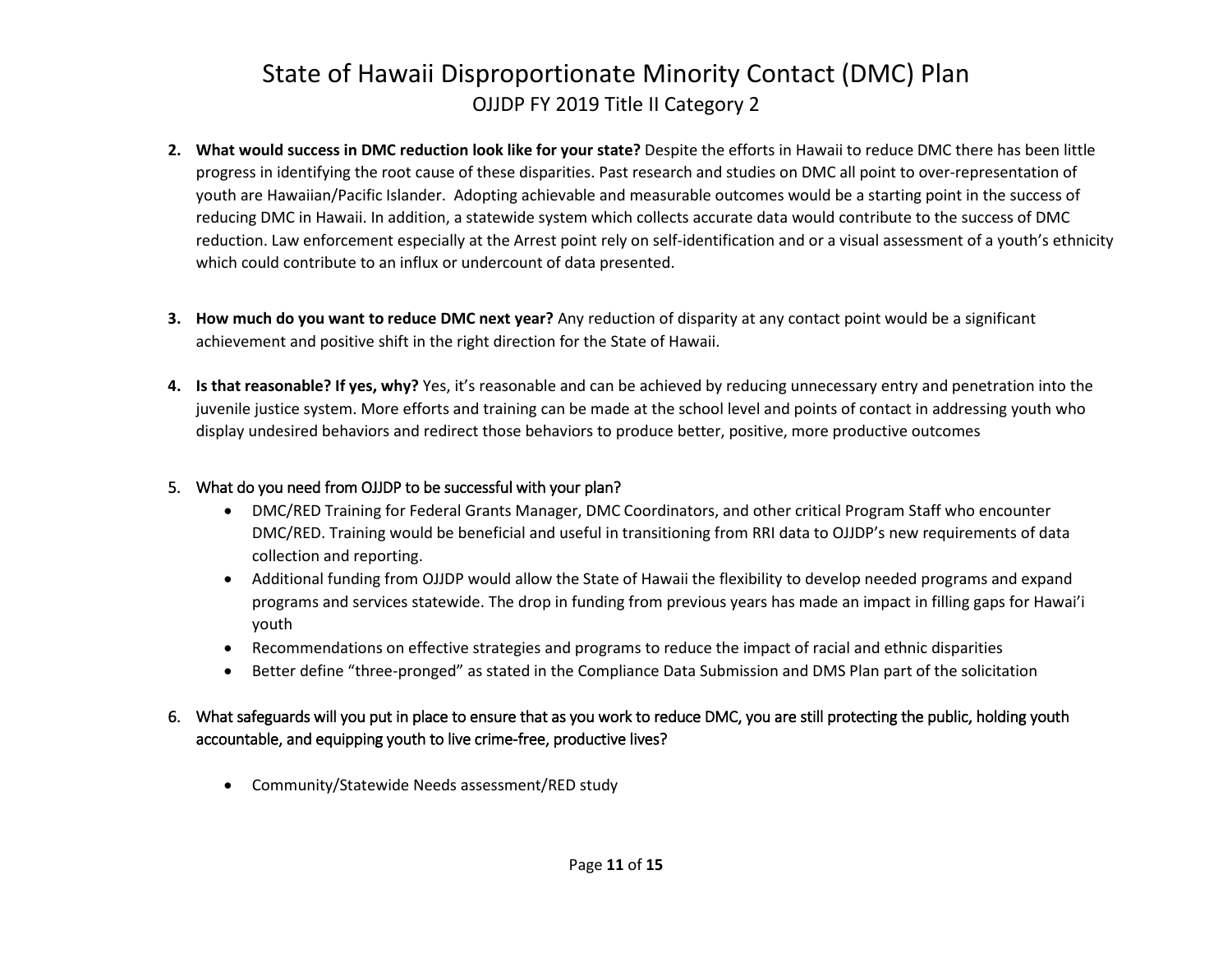- Enhance existing programs while simultaneously working on innovate ways to address Hawaii's DMC problem and holding youth accountable through various consequences (positive/negative).
- Diversion and Alternative to Detention (ATD) programs, improving contracts and monitoring systems.
- Make efforts to Improve communication with service providers, law enforcement, youth and families.
- Provide a holistic approach/model in planning and evaluating education and outreach programs ensuring youth and family needs are being addressed amongst various geographic areas
- Provide outreach and guest-speakers through partnering with Hawaii Department of Education and those who have been through the criminal justice system.
- Provide vocational-educational programs to occupy the time of youth developing self-esteem and useful skill to prepare youth in becoming productive members of the community.
- Address generational gaps, cultural differences, values, trauma, mental health, etc.
- Take a holistic approach to planning and evaluating education and outreach programs in different communities
- Update and reconsider policies that lead youth into a rooted juvenile justice system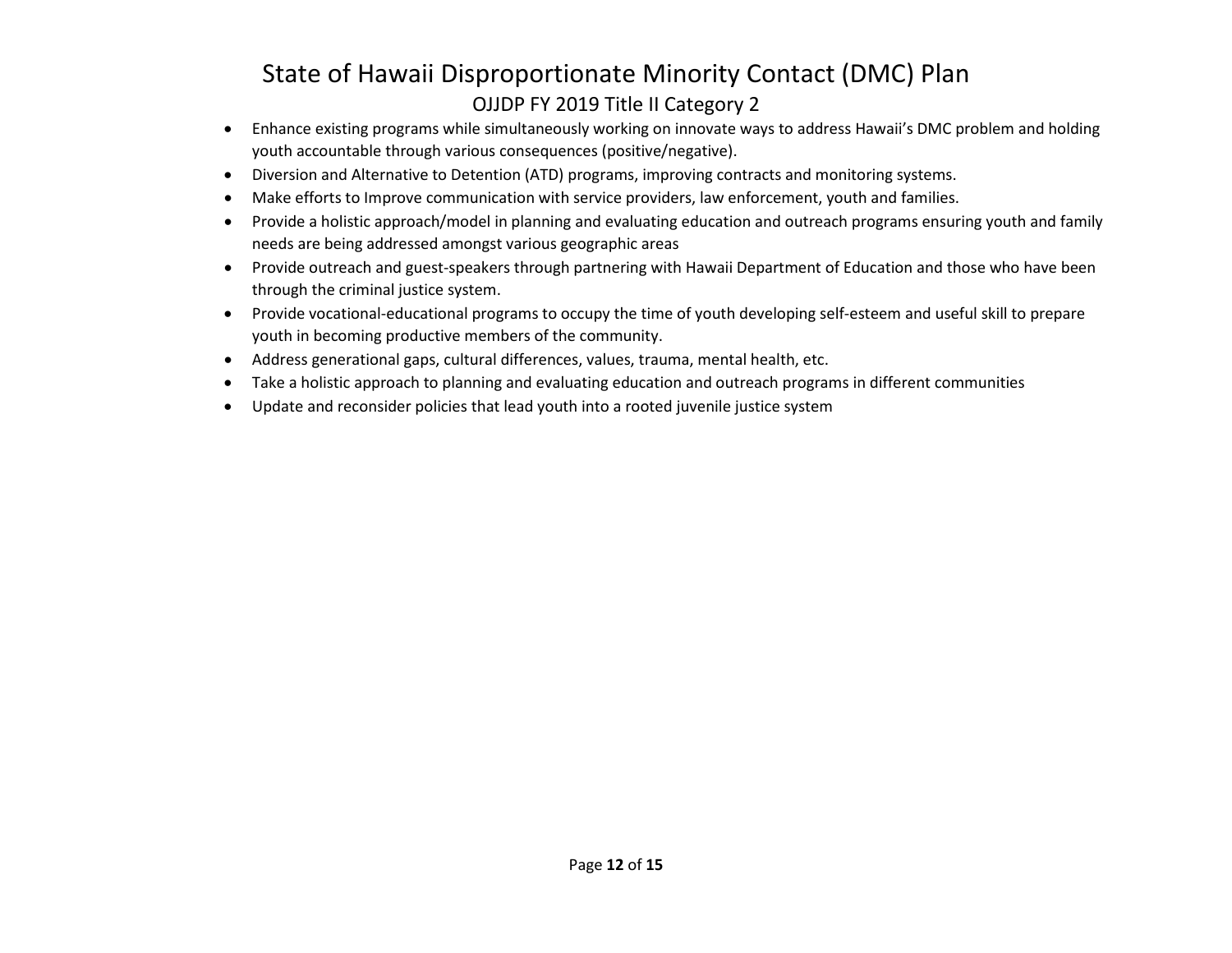### **V. DMC Action Plan Goals & Strategies**

**GOAL 1:** Address systemic problems and advance system improvements regarding disparities

| <b>Review and discuss</b><br>Juvenile Justice State Advisory<br>$a_{\cdot}$<br><b>JJSAC Prevention</b>                                                                                                                                                                                                                                                                                                                                                                                                                                                                                                                                                                                                                                                                                                                                                                                                                                                                                                                                                                                         | <b>OBJECTIVES/TASKS</b> | <b>TIMEFRAME</b> | <b>PARTNERS</b>   | <b>ACTIVITIES, SUPPORT &amp;</b><br><b>RESOURCES</b> | <b>OUTCOME MEASURES/</b><br><b>OUTCOME BASED</b><br><b>EVALUATION</b>                                                             |
|------------------------------------------------------------------------------------------------------------------------------------------------------------------------------------------------------------------------------------------------------------------------------------------------------------------------------------------------------------------------------------------------------------------------------------------------------------------------------------------------------------------------------------------------------------------------------------------------------------------------------------------------------------------------------------------------------------------------------------------------------------------------------------------------------------------------------------------------------------------------------------------------------------------------------------------------------------------------------------------------------------------------------------------------------------------------------------------------|-------------------------|------------------|-------------------|------------------------------------------------------|-----------------------------------------------------------------------------------------------------------------------------------|
| history, purpose and<br>systems, change<br>details to determine<br>Sub-committees<br>Hawai`i<br>purpose of existing<br>current disposition<br>programs, evaluate<br>Clear next steps<br><b>Office of Youth Services</b><br>Develop advocacy<br>$b_{1}$<br>progress, and<br>agenda and plan with<br>determine next<br><b>Contract Providers</b><br>support of the full<br>steps<br><b>JJSAC</b><br>Judiciary<br>Talk to policy makers<br>C.<br>and other stakeholders<br>Police & Sheriff Department<br>2018<br><b>JJSAC Compliance</b><br>about disparities<br>Ongoing<br>Committee<br><b>JJIS</b><br>$\overline{\mathbf{1}}$<br>disparities<br>members and other<br>Vienuary<br>Present/distribute<br>a.<br>stakeholders,<br>information to target<br>ensure accurate<br>groups clearly<br>data is collected to<br>indicating the problem<br>measure disparities<br>as well as the solutions<br>in Hawai`i<br>to be advanced by the<br>JJSAC; gather and<br>document feedback<br>Identify and address<br>b.<br>data collection issues c.<br>Identify and address<br>C.<br>data sharing issues | Committee, review       |                  | Committee (JJSAC) | programs/providers                                   | Definition of status for<br>existing programs as a<br>policy of the State of<br>Accurate, trustworthy,<br>widely accepted data on |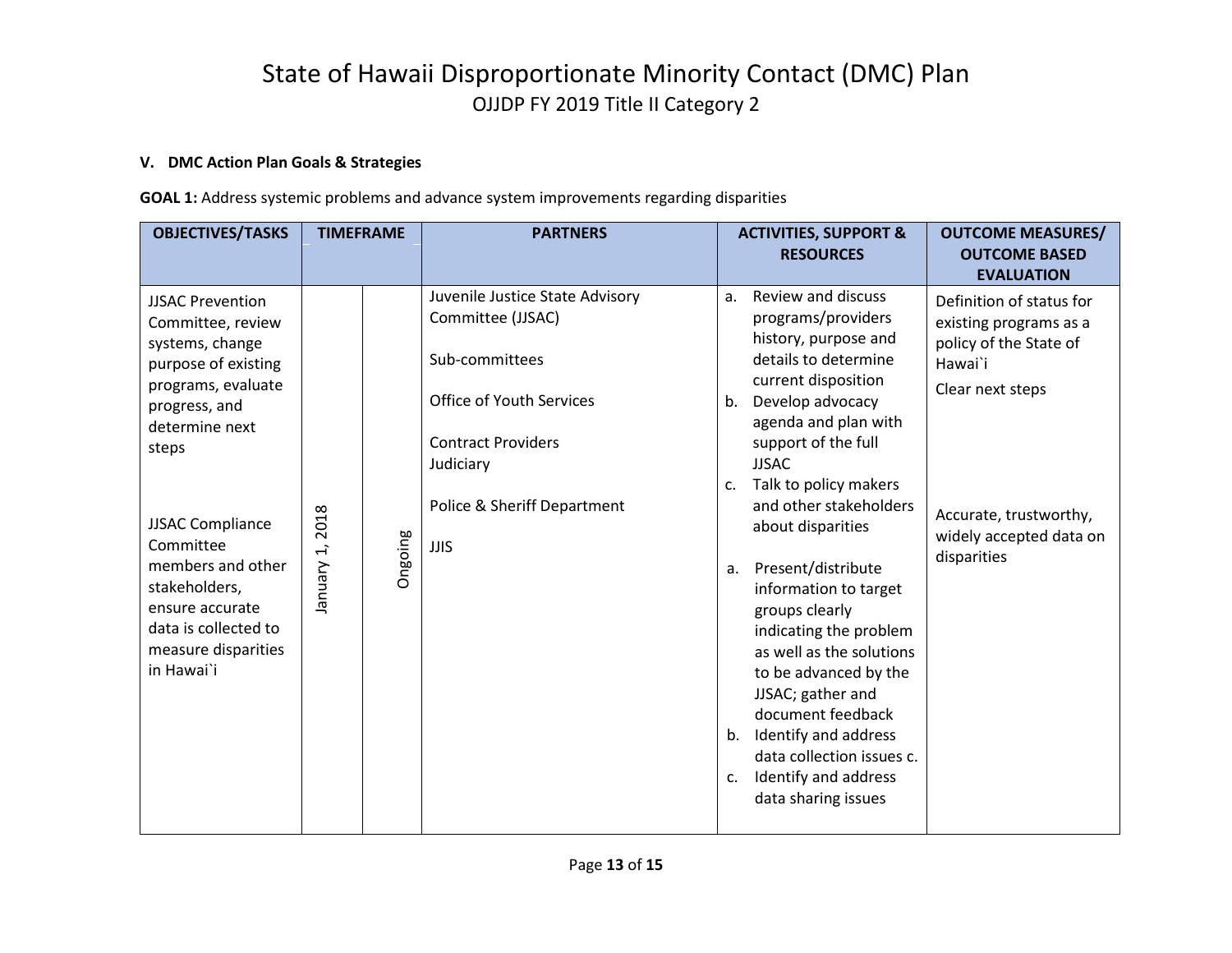**GOAL 2:** Educate stakeholders of the problem of disparities

| <b>OBJECTIVES/TASKS</b>                                                  | <b>TIMEFRAME</b>                             |         | <b>PARTNERS</b>                                                                                              |                      | <b>ACTIVITIES, SUPPORT &amp;</b><br><b>RESOURCES</b>                                                                                                                                                                                               | <b>OUTCOME MEASURES/ OUTCOME BASED</b><br><b>EVALUATION</b> |
|--------------------------------------------------------------------------|----------------------------------------------|---------|--------------------------------------------------------------------------------------------------------------|----------------------|----------------------------------------------------------------------------------------------------------------------------------------------------------------------------------------------------------------------------------------------------|-------------------------------------------------------------|
| Present current state<br>of disparities to<br>variety of<br>stakeholders |                                              |         | Police & Sheriff<br>Department<br>Contract providers                                                         | а.                   | Develop current<br>presentation/communicati<br>on on disparities in the<br>system, potential causes,<br>and solutions                                                                                                                              | Number of presentations<br>Numbers of people presented to   |
|                                                                          | 2018<br>$\overline{\mathfrak{t}}$<br>January | Ongoing | Judiciary<br>Prosecutors &<br><b>Public Defenders</b><br>Office<br>Hawaii Office of<br><b>Youth Services</b> | b.<br>$\mathsf{C}$ . | Develop list of target<br>audiences, which may<br>include policy makers,<br>government agencies,<br>judges, law enforcement,<br>community groups, youth<br>groups, educators, etc.<br>Conduct outreach and set<br>up calendar for<br>presentations | Number and types of stakeholder groups<br>reached           |